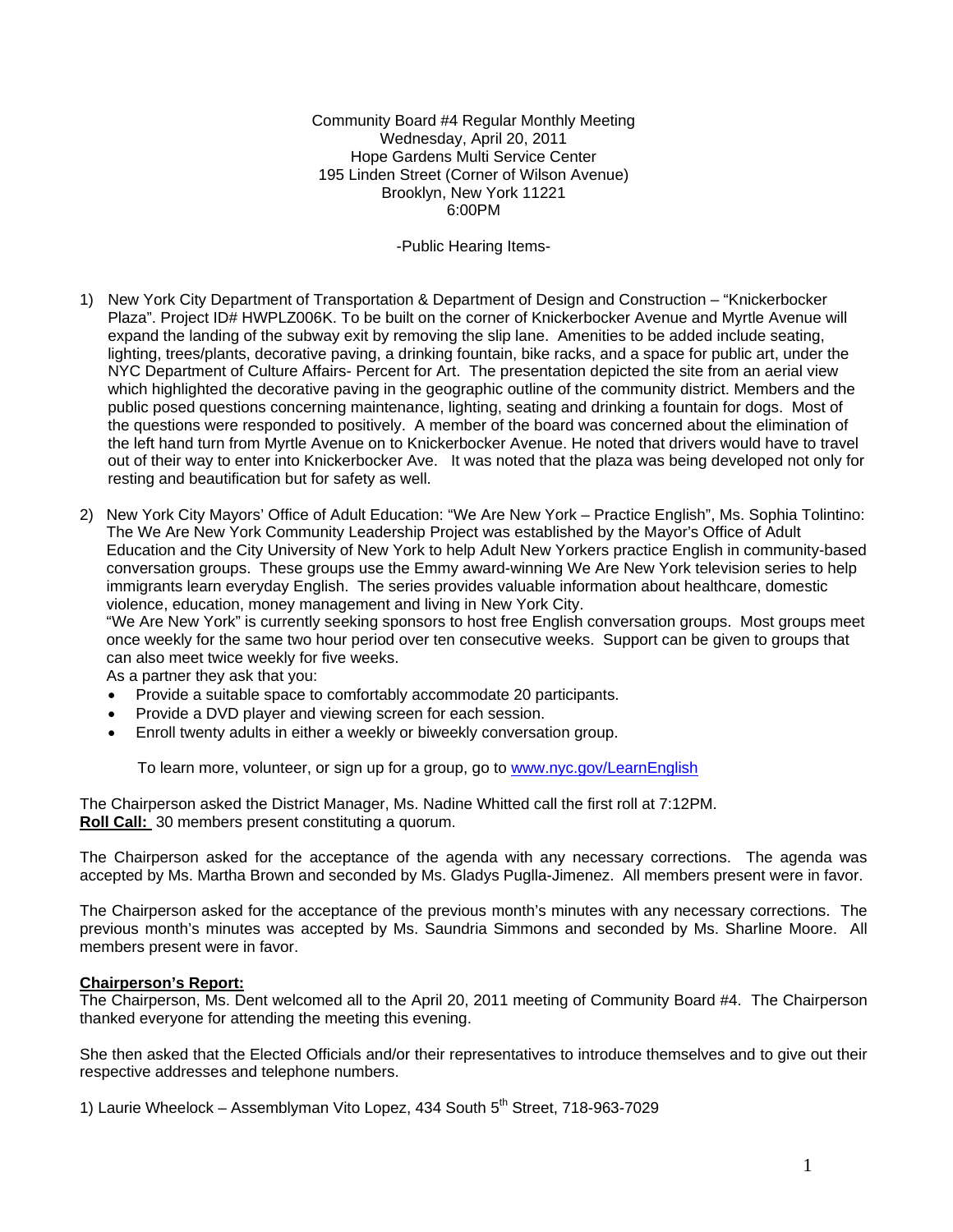- 2) Roy Sawyer Darryl Towns has been appointed to the Commissioner of the State of New York Homes of Community Renewal. 840 Jamaica Avenue, 718-235-5627
- 3) Abby Bello Councilmember Erik Martin Dilan, 387 Arlington Avenue, 718-642-8664
- 4) Evelyn Cruz Congresswoman Nydia M. Velázquez, 266 Broadway, Brooklyn, NY, 718-599-3658
- 5) Johnny Joyner Senator Martin Malave Dilan, 17<sup>th</sup> Senatorial District, 786 Knickerbocker Avenue, 718-573-1726
- 6) Italia Guerrero Brooklyn Borough President Marty Markowitz, 209 Joralemon Street, 718-802-4032

Representatives from City, State or Federal Agencies:

1) Evelyn Ortiz – NYC Department of Health Brooklyn District Public Health Office, 485 Throop Avenue, 646-253- 5636

Representatives from Community Based Organizations:

- 1) Rachel Fuentes RBSCC, Housing Dept., 217 Wyckoff Avenue, Brooklyn, NY 11237, 718-366-3800
- 2) Beryl Williams Brooklyn Hospital, 1280 Dekalb Avenue, 718-250-9000

Ms. Dent elaborated on the following meetings:

Tuesday, April 5, 2011: Brooklyn Borough Board Meeting hosted by the Borough President Marty Markowitz The agenda included a presentation by Transportation Alternatives whose mission is to reclaim NYC's streets from the automobile and to advocate for bicycling, walking and public transit as the best transportation alternatives.

It was noted that in NYC the majority of people that loose their life in traffic are pedestrians. The Borough of Brooklyn had the most deaths during the years of 2005 through 2009 with speeding being the number one cause of traffic deaths.

Analyzed data correlate accidents at various speeds and the chance of pedestrian survival:

- 20 mph has a 98% survival rate
- 30 mph has a 80% survival rate
- 40 mph has a 30% survival rate

Over 70,000 people were injured on New York Street in 2009; with the borough of Brooklyn having most pedestrian deaths from 2005-2009.

Two decades of experience with Automated Speed Enforcement in the United States show that the number of communities currently using speed cameras has grown to about 70 located in 13 states. In New York City the use of speed cameras is supported by the following:

- 1. New York City Department of Transportation
- 2. The New York Academy of Medicine
- 3. New York Police Department
- 4. NYC Strategic Alliance for Health
- 5. NYC Department of Health & Mental Hygiene
- 6. American Academy of Family Physicians
- 7. American Academy of Pediatrics
- 8. American Trauma Society

A chart was shown showing the impact and effectiveness of speed cameras in Scottsdale, Arizona after the city had temporarily shut off its cameras and then resumes using the cameras.

The New York City red light camera program has had enormous success. The Transportation Alternatives organization is requesting support of a Speed Camera Demonstration Project in New York City. They would like for Brooklyn Community Board #4 to go on record in support of this demonstration project as did Manhattan Community Board # 2, 4 and 7.

More information regarding this matter is forthcoming and as soon as the Chairperson receives it she will let the Board know.

Also at the Brooklyn Borough Board Meeting was a presentation about the NYC Mayor's Office of Adult Education. A presentation was made at tonight's meeting during the public hearing item 2.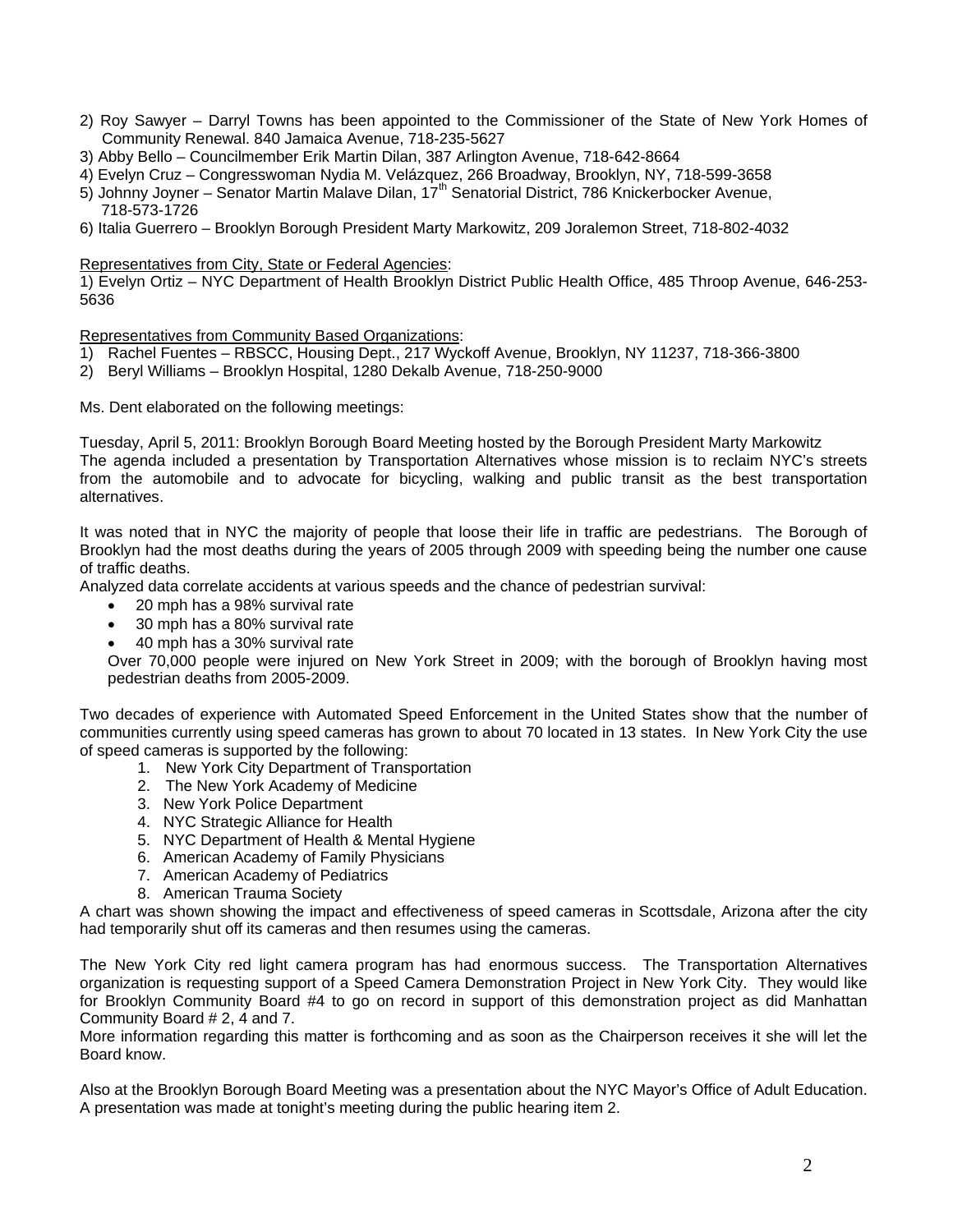Borough President Markowitz hosted the Annual Federation of Block Association meeting where block, local block leadership receives literature and information from city agencies, foundations and others.

Friday, April 15, 2011: The Chairperson attended the Rally at City Hall against looming budget cuts sponsored by AFSCME.

Thursday, April 14, 2011: Borough President sponsored a rally against budget cuts in day care centers. In Community District 4 several day care centers are scheduled to loose their classrooms.

A few of the Day Care Centers scheduled to absorb cuts are: Roundtable Child Care Center, John Coker Day Care Center and Horace Green Child Care Development Center.

These cuts will cause one class room as of July 2011 in each of these day care centers to be cut, each class consist of 20 children. An addition classroom will be cut in September 2011. These cuts will cause 4 employees to be laid off. The lost of a classroom not only affects teachers and assistance teachers but also custodians and cooks/nutritionists will also be laid off or their hours will be decreased because of the cuts.

Ms. Dent speaking as the Director of the Audrey Johnson Day Care Center stated that these budget cuts will cause one class room to be eliminated and three employees from her staff to be laid off.

She stated that day care centers were put in place to support low and middle class working families. Day Care Centers allow children to learn and socialize with other children and enhances their social growth, emotional growth, physical growth and cognitive growth.

Remember the term "Latch Key" children which were children that would come home from school, go into their homes and be told by their parents to lock the door and do not let anyone in. We do not want to go back to that point in time. Should Day Care Centers close so will the afterschool programs. These programs are very important and vital to the community. Children learn at these programs and not just play. Studies have shown that children learn from birth, they should not have to wait until they go to kindergarten. These teachers in these programs hold Masters Degrees in Early Childhood and Elementary Education which allows them to teach children from nursery to 6 grades.

Ms. Dent stated that support is needed in order for these programs not to close.

Another rally will be held on Wednesday, May 11, 2011 at 10:00am at City Hall. All who wish to join in to help save almost 17,000 infants, toddlers and pre-school children from being thrown out of NYC Public Day Care was encouraged to come. For further information please call (212) 219-0099 also contact the Directors at your local day care and the Elected Officials, Congressperson and State Assembly representatives and let them know not to make any further cuts.

The Summer Youth Employment Program is on schedule for Summer 2011 with substantial reductions. The applications will be out in April. If interested, now is the time to begin gathering the required documentation: Proof of age, proof of Social Security number, working papers, proof of Citizenship/Alien Status (if applicable), proof of address and proof of family income.

The Chairperson stated that these summer employment programs are good and needed because they help youths with obtaining school cloths and schools supplies; help improve their social skills.

Ms. Dent noticed that there were a lot of people in audience due to the upcoming elections. She stated that if they want the Community to vote for them they need to support programs that are important to our young people. Most people start attending the Community Board's meetings when they are running for office, however she stated that she need them to attend our meetings all the time and find out what is going on in Community Board #4.

In addition, if they want our vote you need to rally and support the issues and items that are important to the constituents of Bushwick. She stated that she is holding them accountable, people are watching and people are looking so do not attend our meetings because you want us to vote for you. They need to tell us what they are going to put on the table to help and support the Bushwick Community. She went on to say that the children need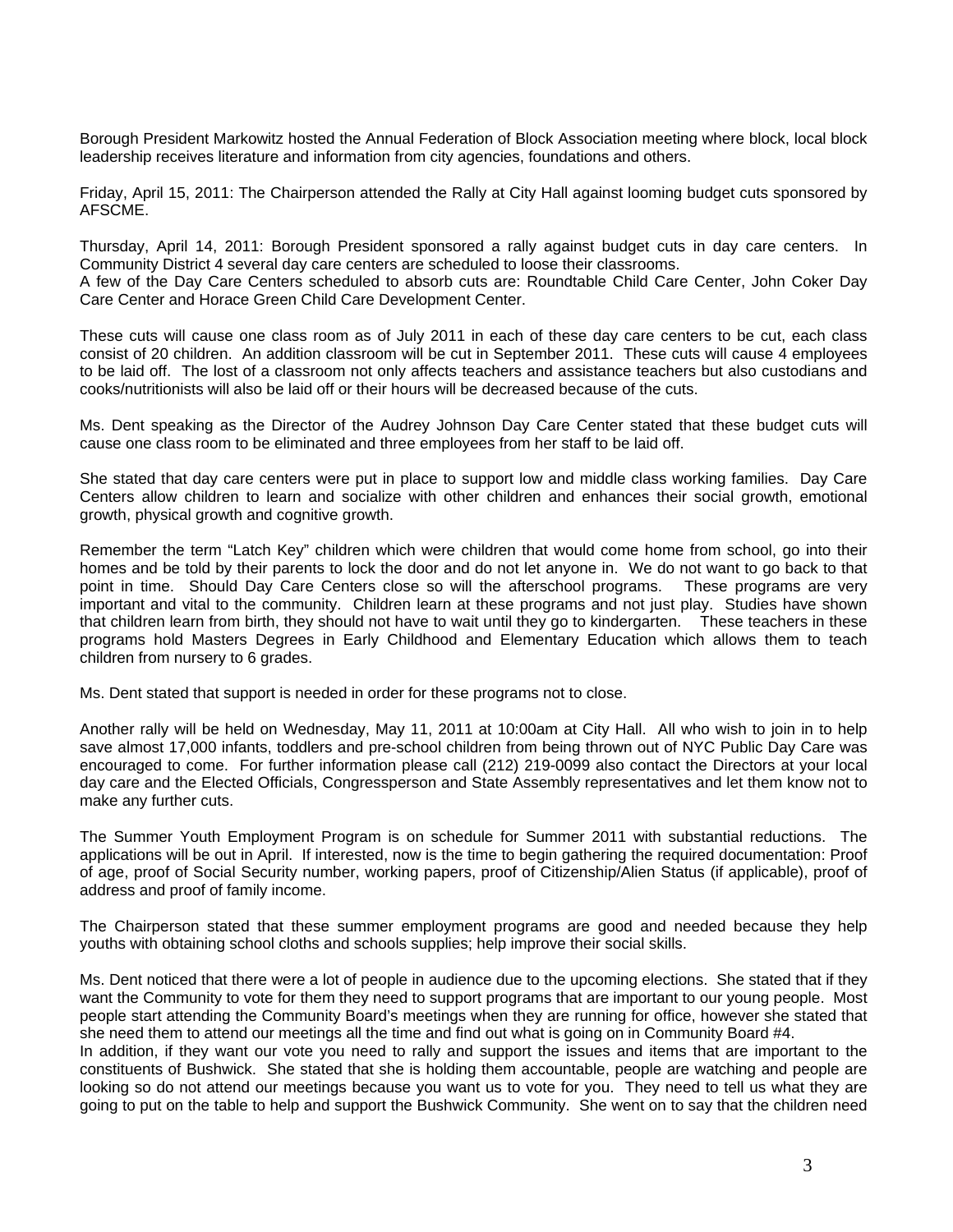quality education. Not only are they cutting at day care centers they are also cutting at public schools, hospitals, homeless services, senior citizen services, colleges, cuts are taking place all across the board. She concluded by saying that we need the people who are running for office to support our constituents if they want our vote, and they need to show us what they are going to do to earn our vote.

# **District Manager's Report:**

The District Manager attended several meetings throughout the month. The community is invited to attend any of the meetings. For more information on meeting schedules please look at the Community Board's website at [www.nyc.gov/brooklyncb4](http://www.nyc.gov/brooklyncb4) or call the Community Board's office at 718-628-8400.

March 23, 2011 – Economic Development Committee Meeting (See report)

March 25, 2011 – DOT-DDC Meeting Concerning Knickerbocker Plaza – Presentation tonight on what the plaza will look like.

March 28, 2011 – Parks & Recreation Committee Meeting (See report)

March 29, 2011 – Housing & Land Use Committee Meeting (See report)

March 31, 2011 – Civic and Religious Committee Meeting (See report)

April 5, 2011 – Public Safety Committee Meeting (See report)

April 6, 2011 – Executive Committee Meeting

April 12, 2011 – Youth and Education Committee (See report)

April 13, 2011 – District Service Cabinet Meeting

Items discussed:

HPD – Proactive Enforcement Program will affect buildings numbering 6 units and above that have been referred to them from community groups. Prior to the Proactive Enforcement Program properties are referred to the Proactive Preservation Program where properties are in the early stages of decline and convinces landlord to make repairs. Owners are told of the various programs available through HPD. No violations are placed on property. If owners are not responsive after required time, the property is then forwarded to The Proactive Enforcement.

The District Manger will try to get a list of properties in the program so as to encourage the property owners and to offer them help.

Department of Parks and Recreation, NYPD, Community Board #4 will be working together on the permit process in the future.

April 14, 2011 – Civic and Religious Committee (See report)

After meeting together with various organizations who requested permits in the local parks for children less than 12 years of age a schedule was developed in conjunction with the Department of Parks and Recreation. Organizations that do not use their time spot in the park will lose it.

"What to Expect When You're Inspected: A guide for Food Service Operators" is now available on the DOHMH website in Spanish, Chinese and Korean. The book can be found at: English: <http://www.nyc.gov/html/doh/downloads/pdf/rii/blue-book.pdf> Spanish:<http://www.nyc.gov/html/doh/downloads/pdf/rii/blue-book-sp.pdf> Chinese: <http://www.nyc.gov/html/doh/downloads/pdf/rii/blue-book-ch.pdf> Korean:<http://www.nyc.gov/html/doh/downloads/pdf/rii/blue-book-ko.pdf>

The Red Cross – Zip Code Break down of their response from January through March 2011 (see report)

83<sup>rd</sup> PCT. Summer Camp – Children from ages 7-12 years old are invited to apply. Applications will be available in May on a first come first serve basis. Only 40 children will take part in this summer program.

# **Committee Reports**

Civic and Religious Committee (CRC), Ms. Elvena Davis – Chairperson: Meeting Held Thursday, April 14, 2011 at Iglesia Methodista Unida Nueva Jersualen (The New Jerusalem United Methodist Church) located at 484 Knickerbocker Avenue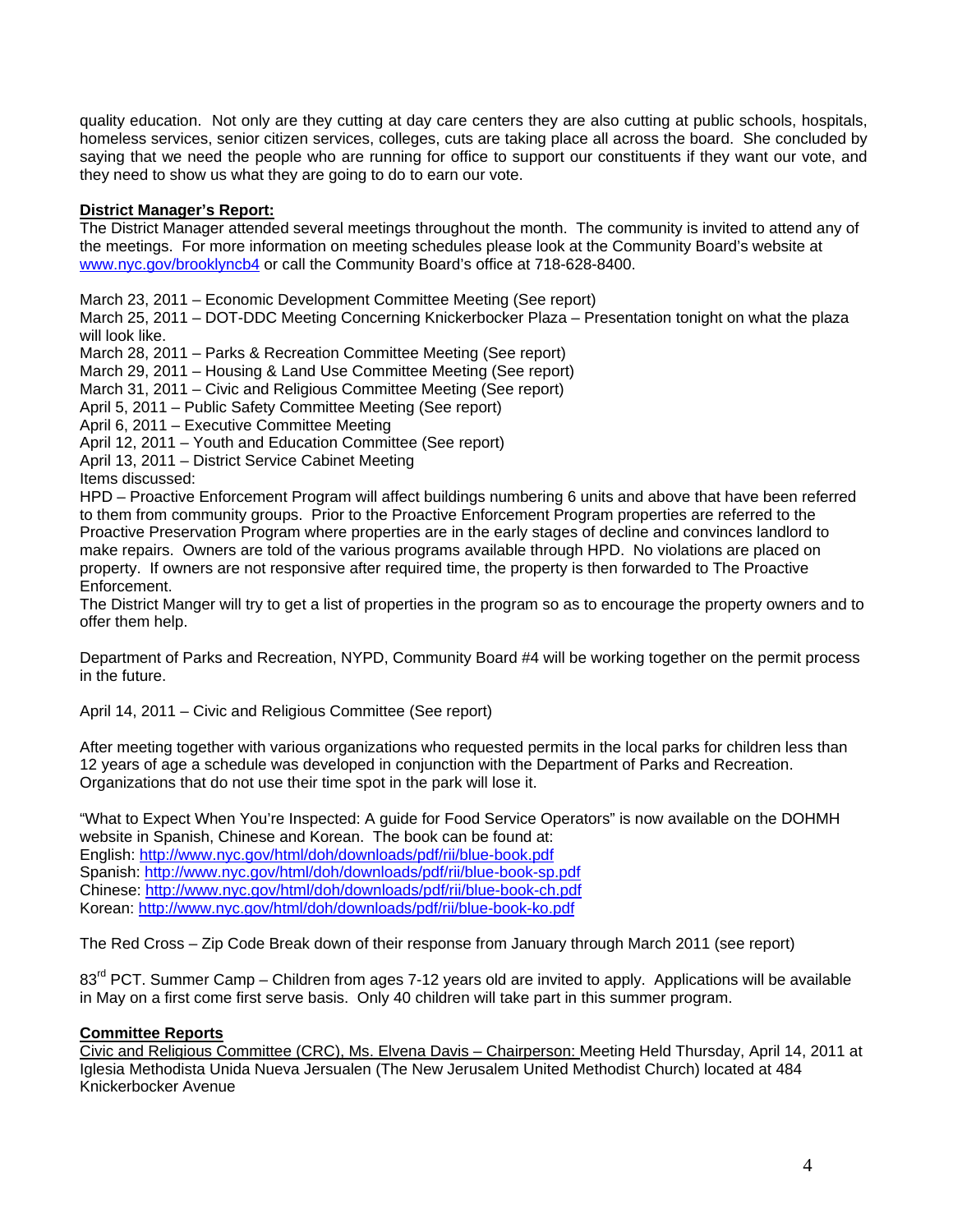Members Present: Elvena Davis, Avellar Hansely, Rev. Grace Aytes, Cyril Joseph and Miriam Lamboy, Brenda Lee Tramble

Others Present: Nadine Whitted, Rev. Milagros, Solorzano Items Discussed:

Bushwick Community Diversity Parade being held on Thursday, June 9, 2011 (Brooklyn/Queens Day)

- 1) Review of Flier and registration form
- 2) Include GLBT population in the parade
- 3) Letters to Elected Officials for citation honorees Biographies from honorees
- 4) Invite Marching Band
	- Possibility of Army Recruiters
	- Achievement First
	- Any other recommended marching band
	- Soul Tigers will be joining the Parade
- 5) Possibility of purchasing banner from Staples
- 6) Next scheduled meeting, April 28, 2011 at 6pm at Iglesia Metodista Unida Nueva Jerusalen Church at 484 Knickerbocker Avenue

Economic Development Committee Report (EDC), Mr. Odolph Wright – Chairperson: Meeting Held Wednesday, April 23, 2011

Members Present: Odolph Wright, Cyril Joseph, Brenda Lee Tramble, Julio Salinas Others Present: Nadine Whitted, Roget Romain-Circumspect Security

Items Discussed:

The Committee invited the following Security Firms to the Meeting: The P.P.E. & E. People for Political and Economic Empowerment – 1639 Broadway Circumspect Security Training School – 1427 Broadway S&S Security Training and Services – 1198 Myrtle Avenue

Circumspect Security Training Academy – Mr. Roget Romain presented on the program. He noted that Circumspect is a Security Guard Training Academy approved by the NYS Department of Criminal Justice. They offer all New York State Department of Criminal Justice Mandated Courses, Certifications and Licenses for Security Guards in New York State. This makes their Security Guards eligible to work in Construction locations, Office buildings, Retail outlets and State buildings.

Since 911 licensed security guards have become more important. There is an increasing need for trained licensed security guards in the public and private sector. This sector is growing by a rate of 16% every year. The average annual income for a security guard is approximately \$44,000.

Circumspect Security Training Academy offers:

- 8 Hour Pre-assignment Course
- 16 Hour On-the-Job Training Course
- 8 Hour Annual In-Service Course
- Fire Guard Test Prep Training
- Metal Detection / Loss Prevention Training
- 10 Hour OSHA training
- 47 Hour Armed Guard Training
- CPR Training
- 40 Hour Enhanced Training
- Job Referral Program
- Financial Aid

For more information and to see available jobs in security please visit: <http://securityjobstraining.com/courses/>

Housing and Land Use Committee (HLU), Ms. Martha Brown – Chairperson: Meeting Held Tuesday, March 29, 2011at 315 Wyckoff Avenue, 6:15PM

Member Present: Julie Dent, Cyril Joseph, Freddy Fowler, Victoria Fernandez, Deborah Brown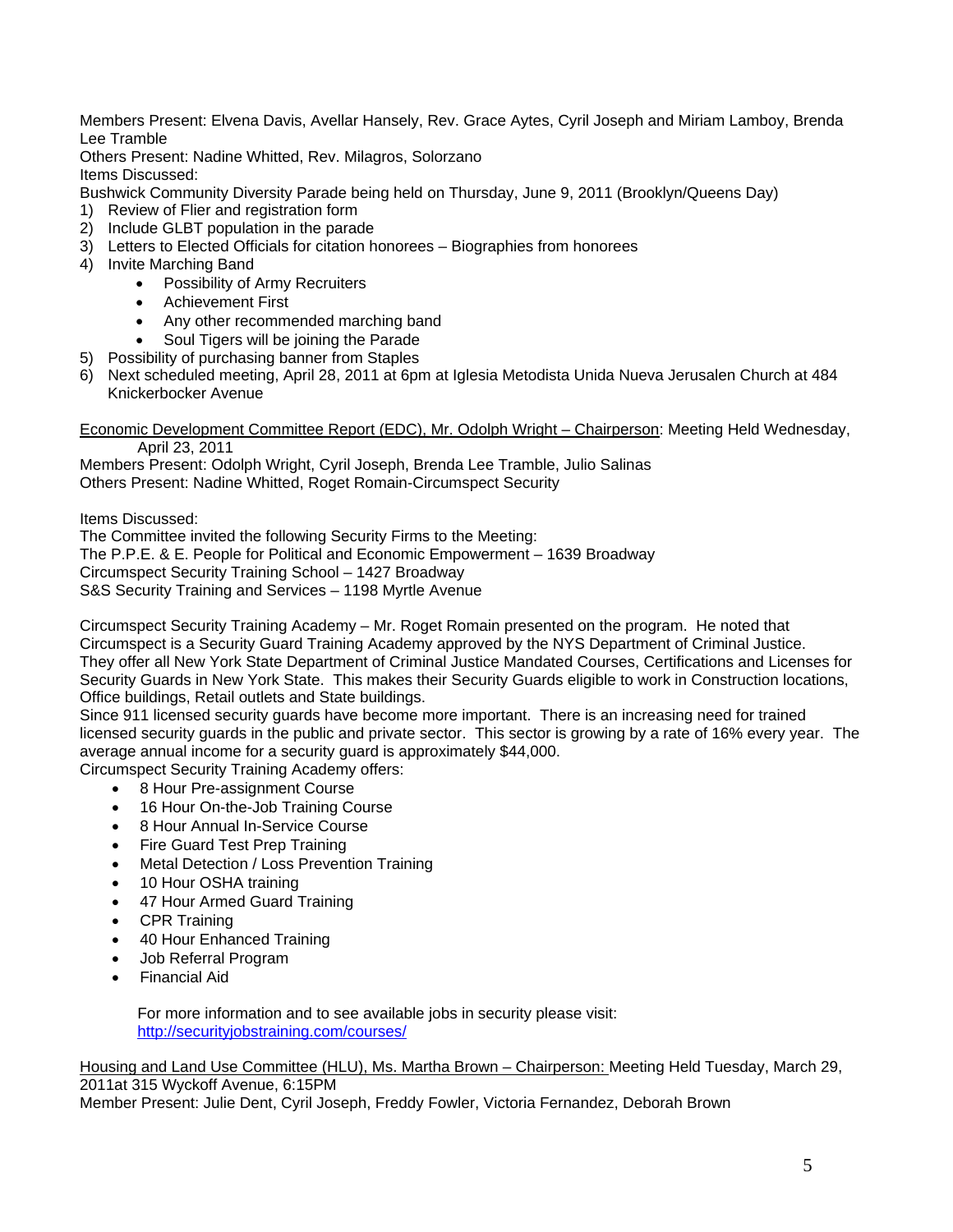Others Present: Nadine Whitted, Robert Lowe, RBSCC Inc., Richard Ortiz, Abba Homes LLC

Items Discussed:

HPD Neighborhood Homes Program (NHP) Mr. Richard Ortiz –Presented on the partnership between Abba Homes LLC (developer), PRB Realty Corp. (project sponsor) and Cheever Development Corp. (Contractor) to fully rehabilitate seven homes in the Bushwick Community District.

Potential Homebuyer must continuously occupy at least (1) one of the units in the home as their primary residents for at least (10) ten years following the initial purchase. The annual income may not exceed 165% of the annual median income for the NY metropolitan area as determined by HUD.

There is a fifty percent (50%) neighborhood preference requirement for residents of the local community district. There is also a Municipal Employee Preference of (5) five percent for employees of the City of New York.

Currently Abba Homes LLC. is awaiting the certificate of occupancy. Thereafter, another meeting will be scheduled with further information. Mr. Ortiz noted that he would be more than happy to arrange a tour of one of the buildings for members of the Housing and Land Use Committee.

Parks & Recreation Committee (PRC), Mr. Austen Martinez – Chairperson: Meeting Held Monday, March 28, 2011

Members Present: Iluminda Belardo, Carlos Feliciano, and Joanne Grant

Others Present: Nadine Whitted, Willie Morales, Edwin Vargas, Robert Colon, Emilo LLopez, Eva Dejesus, Jaime Vargas, Marisol Garcia, Enrique Garccia, Camilo Litanzo

Items Discussed:

Mr. Emilo Llopiz – The new Park Manager in Community District 4 introduced himself and immediately stated he is familiarizing himself with all of Bushwick Parks. He reminded everyone of the new law which takes effect on May 23<sup>rd</sup> which will prohibit people from smoking in the parks and beaches. Smokers will be allowed to smoke only on the sidewalks that form the perimeter of parks and in the parking lots of all parks properties. People who violate the new law could receive a \$50.00 ticket.

Mr. Edwin Vargas – reminded all that time is of the essence. The required paper work should be brought in to the Community Board Office as soon as possible. That would include:

- Copy of permits applied for
- Registration of children (age and address)

Ms. Nadine Whitted –

- 1. Dept. of Parks & Recreation (DRP) will notify both 83<sup>rd</sup> Precinct and Community Board #4 of any request DRP permits. Particular focus is on Maria Hernandez Park which is the districts flag ship park as it has accommodated many activities in the past.
- 2. DRP representatives were asked to attend the next scheduled District Service Cabinet meeting on April 13, 2011 where other agency representatives will be attending.

A chart was shown of all organization that has submitted their documentation to the Community Board.

Public Safety Committee (PSC), Ms. Barbara Smith – Chairperson: Meeting Held Tuesday, April 5, 2011 at the 83<sup>rd</sup> Pct. located at 480 Knickerbocker Avenue at 4:30PM Members Present: Barbara Smith, Mary McClellan, Freddy Fowler, Linda McKinley, Lola Robinson, Elvena Davis,

Victoria Fernandez, Gladys Puglla and Rev. Grace Aytes Others Attending: Nadine Whitted, D.I. Capasso, PO Franco, Lt. Elloitt Colon - NYPD 83<sup>rd</sup> Precinct Representatives

Items Discussed:

NYS Liquor License Requests

- 1. Guadalajara de DIA 1 Corp. 134 Wyckoff Avenue
- 2. El Asadero Interncianoal Corp. 1513 Myrtle Avenue
- 3. Zaloot Bar Restaurant Corp. 53 Wilson Avenue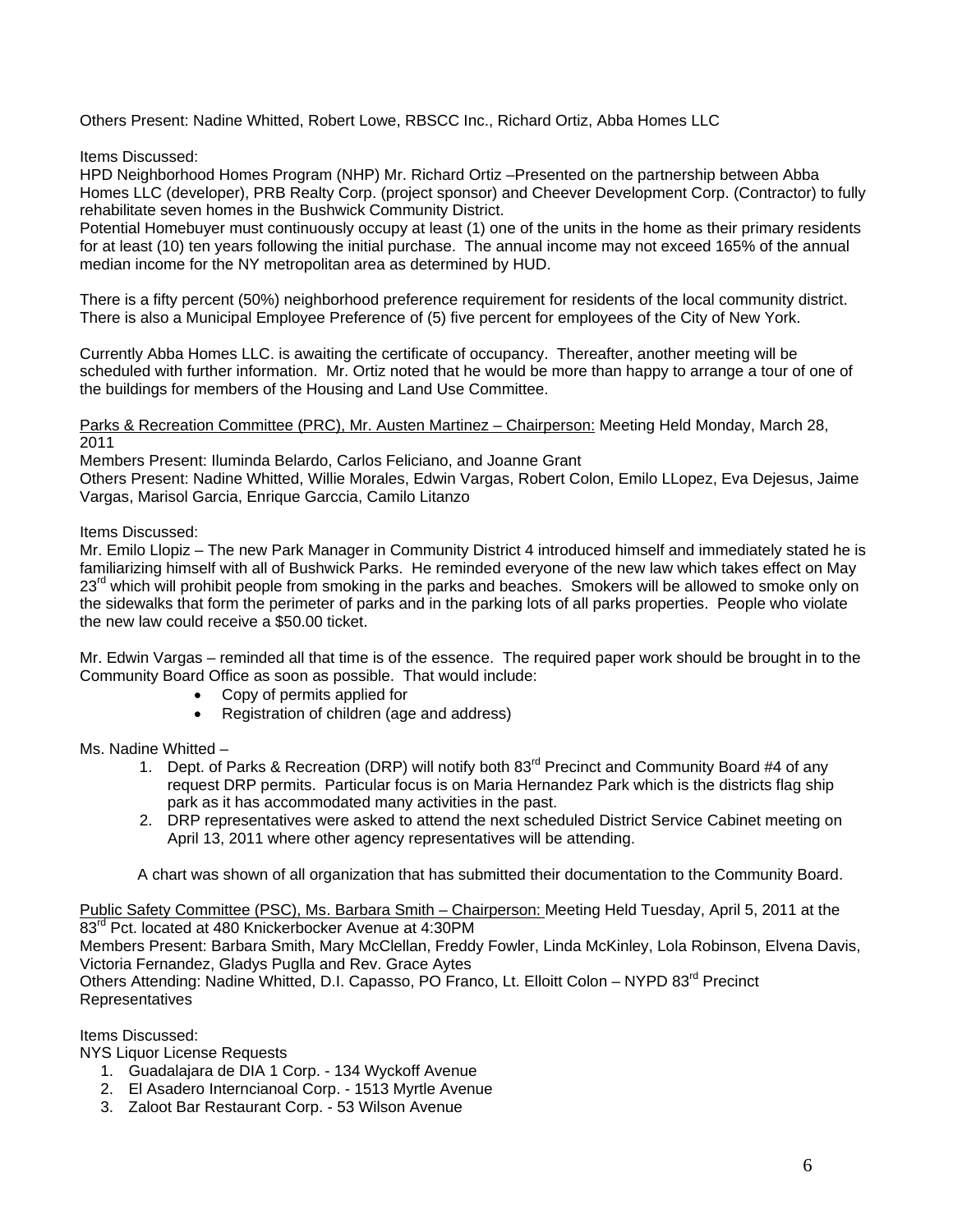- 4. Tandem 236 Troutmant Street
- 5. Dear 41 Wilson Avenue

Youth and Education Committee (YEC), Ms. Virgie Jones – Chairperson: Meeting Held Tuesday, April 12, 2011 at 143 Himrod Street, 5:30PM

Member Present: Linda McKinley, Victoria Fernandez, Sharline Moore and Vernedeaner Shell Others Attending: Nadine Whitted, Sharon Wong, Brittiny Wright-NYC Food and Fitness, Nilsa Figueroa-NYC DOE, PS 151, Rodrigo Gonzalez, Joelle Anderson, Kallie Weinkle-Eldert Street CSA/Garden, Felix Vasquez, Asher Calldender and Edwin Valdez-P.O.P. ent

## Items Discussed:

1) Gardening Opportunity that could potentially involve: PS 151 Students and P.O.P. ent, Food and Fitness

- A community garden located on Eldert Street Street between Knickerbocker and Irving Avenues is expanding to include a CSA-Community Support Agriculture Program which is a mutual agreement between a farmer and the community.
- The CSA would sell share to community people who would then be able to pick up fresh fruits and vegetable grown by the farmer.
- NYC Food and Fitness (NYC FAF) Goal is to create and design more healthful environments for children and families. Target areas include Community District #4 due to health disparities. NYC Food and Fitness partners with local communities in specific areas, for example: Improving school food, increasing access to health foods in communities and increasing opportunities for active living. Another major component of NYC FAF is Youth Engagement with the hope of building future leaders dedicated to healthy living and advocates for change and building solutions.
- NYC FAF funded through the Kellogg Foundation has small grants available to community groups' demonstration the above. Ms. Wong mentioned the importance of attending and upcoming workshop on either 5/13 or 6/2/2011 where the NYC FAF will look to fund organizations on School/Garden Partnerships!!!
- PS 151 Parent Coordinator Nilsa Figueroa was invited to learn of an opportunity for students from her school to be involved in the garden programs as it is nearby to the Eldert Street Garden. Ms. Figueroa enlightened the committee to what is happening currently at the school. Under the leadership of a new Principal, Ms. Anaya students are preparing for state wide examinations. However a specific science instructor is very much interested in plant life and gardening. Ms. Figueroa thought that this presents a very good opportunity for local students. She also mentioned the Brooklyn Botanic Gardens Apprenticeship Program (GAP).
- P.O.P. ENT Is a group of local young men who state that they no want to be the problem, but solutions to the problem. They addressed the committee with their beginnings and forecast for their future. They shown strong interest in becoming involved with each item that was discussed.

# **Recommendations:**

- 1) PSC 5 local establishments were approved for a liquor license. Motion to approval was moved by Ms. S. Simmons and second by Ms. G. Puglla-Jimenez all board members present were in agreement.
- 2) Public Hearing Item #1- NYC Department of Transportation Presentation Knickerbocker Plaza 27 Members in support, 2 Non Support, 1 Abstention

# **Announcements:**

Open Community Forum for Neighbors of Tandem – 236 Troutman Street: Neighbors of Tandem please join us at 7:30pm on Monday, April  $11^{th}$ .

Tandem wants to improve the dialogue between them and their neighbors so that they can learn about noise and other quality of life issues.

For more information call 718-360-7543

NY Public Library: Overdue Materials? Bring them back to the Library between April 1<sup>st</sup> and 30<sup>th</sup> and they will waive your late fees. When you return materials, you ensure that everyone has access to the excellent books, DVDs and CDs the Library has to offer. As of may 1, customers owing more than \$25 in fees will receive notices from a collection agency. Please settle all accounts by May 1, 2011